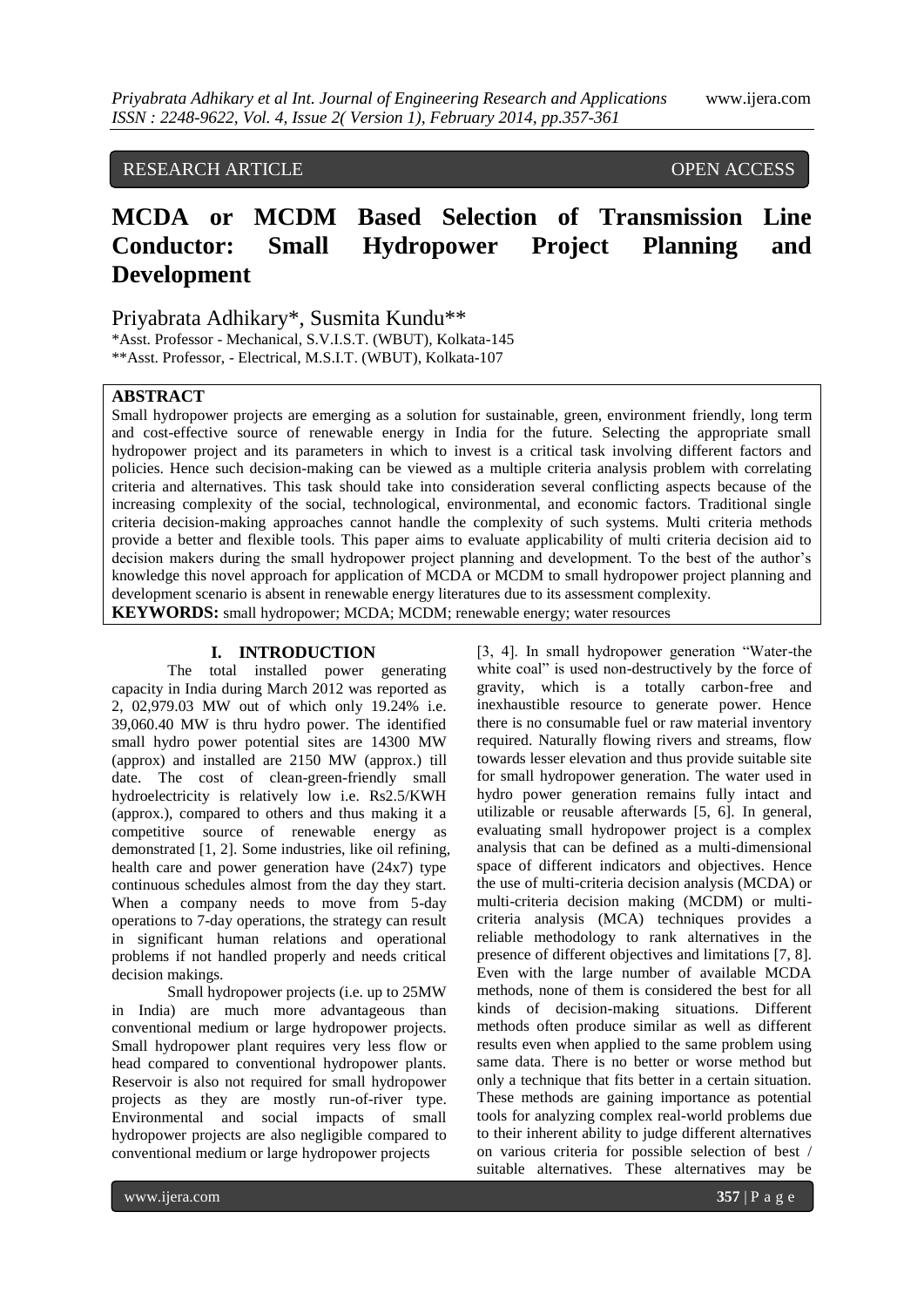further explored in depth for their final implementation. These methods can be used as empirical validation and testing tools of various needs. In addition they can be also applied to group decision making scenario as well as for uncertainty analysis. A review of various published literatures on sustainable energy planning indicates greater applicability of MCDA methods in changed socioeconomic scenario. The methods have been very widely used to take care of multiple, conflicting criteria to arrive at better solutions. Increasing popularity and applicability of these methods beyond 1990 indicate a paradigm shift in renewable energy planning, development and policy analysis. More research is still to be done to explore the applicability and potentiality of more MCDA methods to realworld planning and designing problems to reduce the gap between theory and practice. Many soft-wares (1000Minds, D-Sight etc.) have also been developed to facilitate such analysis or study. This paper on small hydropower project planning and development based on multi criteria decision making is an effort in that direction.

### **II. MATERIALS AND METHODS**

There is no unique process by which all small hydropower project transmission and distribution lines are designed. All major cost components of line design depend upon the conductor's electrical, mechanical, thermal and chemical parameters. The major types of overhead conductors used for electrical transmission and distribution are: All Aluminum Conductor (AAC); All Aluminum Alloy Conductor (AAAC); Aluminum Conductor Steel Reinforced (ACSR); Aluminum Conductor Aluminum Alloy Reinforced (ACAR) etc. The various combinations and modifications of these conductor types provide a wide variety of possible conductor designs.

The selection of the optimum conductor type and size for a given line consists of finding that conductor which results in the lowest cost spread over the life of the line. The transmission line design engineer is confronted with choosing a conductor type from among this bewildering assortment. This choice must be based on basic conductor parameters. Hence the decision making processes are complex, as small hydropower generation is more challenging today. Most people, when confronted with such problems, will attempt to use intuitive or heuristic approaches to simplify the complexity until the problem seems more manageable. In the process, important information may be lost, opposing points of view may be discarded, and elements of uncertainty may be ignored. Hence there is a need for simple, systematic, and logical methods or mathematical tools to guide decision makers in

considering a number of selection attributes and their interrelations. Thus, efforts need to be extended to identify those attributes and to eliminate unsuitable alternatives, and to select the most appropriate alternative using simple and logical methods. MCDA or MCDM method is a process of evaluating real world situations, based on various qualitative or quantitative criteria in certain, uncertain or risky environments to suggest an alternative, course of action, strategy and policy among the available options. MCDA method not only provides bettersupported techniques for the comparison of product or project alternatives based on decision matrices but also has the added ability of being able to provide structured methods for the incorporation of project stake holder's opinions into the ranking of alternatives [9, 10]. A systematic methodology to combine quantitative and qualitative inputs from scientific studies of those criterions to rank small hydropower project alternatives has yet to be fully developed. Hence, decision makers often do not optimally use all available and necessary information in choosing between identified project or equipment alternatives.

Any MCDA or MCDM problem usually includes four main stages: alternative formulation and criteria selection, criteria weighting, evaluation and final treatment and aggregation. The preliminary step in MCDA or MCDM method is to formulate the alternatives for sustainable energy DM problem from a set of selected criteria and to normalize the original data of criteria. The purpose of normalization is to obtain dimensionless values of different criteria so that all of them can be compared. Secondly, criteria weights are determined to show the relative importance of criteria in MCDA method. Then, the acceptable alternatives are ranked by MCDA methods with criteria weights. Finally, the alternatives' ranking is ordered. If all alternatives' ranking orders in different MCDA methods are just the same, the decision making process is ended. Otherwise, the ranking results are aggregated again and the best scheme is selected.

The attributes are of two types, beneficial (i.e. higher values are desired) and non-beneficial (i.e. lower values are desired). A quantitative or qualitative value or its range may be assigned to each identified attribute as a limiting value or threshold value for its acceptance. It is not absolute that more and more criteria are helpful to the conductor selection decision-making. Likewise, less-criteria are beneficial to the evaluation of SHP systems. Popular criterion selection methods are Delphi Method, Least Mean Square (LMS) Method etc. All criteria or factors have their internal impact reclassified to a common scale. Weight is assigned to the criteria to indicate its relative importance. Different weights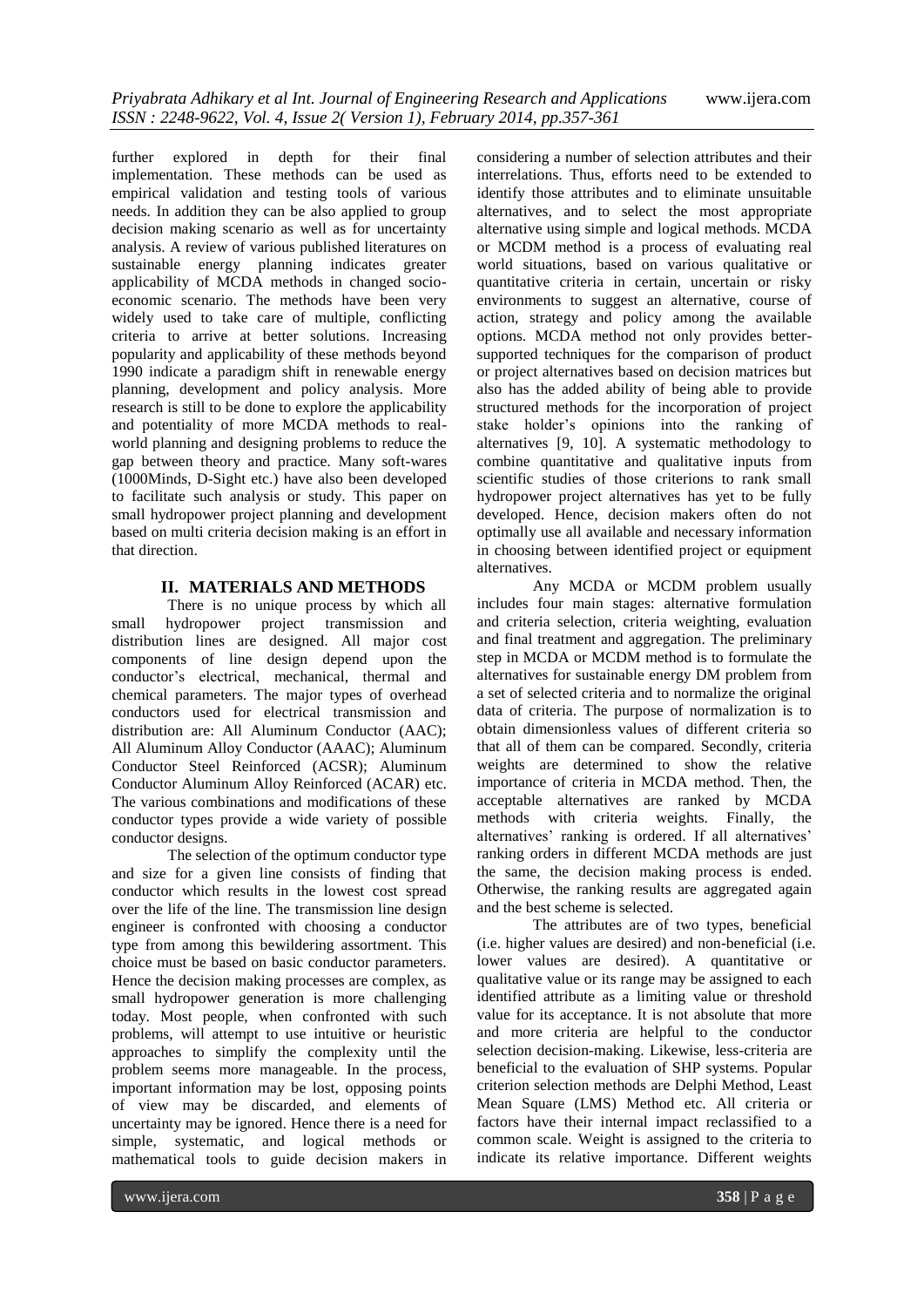influence directly the results or ranking. Consequently, it is necessary to obtain the rationality and veracity of criteria weights. Three factors are usually considered to obtain the weights: the variance degree of criteria, the independency of criteria and the subjective preference of the decision-makers. Popular weighting methods are Equal Weights Methods, Subjective Weighting Methods (Delphi Method, AHP etc.), Objective Weighting Methods (LMS Method, TOPSIS etc.) and Combined Weighting Methods. Then it is the turn to determine the preference orders of alternative after determining the criteria weights so that MCDA or MCDM Methods are employed to get the ranking order.

Popular MCDA or MCDM methods are divided into three categories: Elementary Methods, Unique Synthesizing Criteria Methods and Outranking Methods. For Water resource or renewable energy project MCDA or MCDM methods are divided into four categories: Distance Based Method (TOPSIS, VIKOR etc.), Outranking Method (ELECTRE, PROMETHEE etc.), Priority or Utility Based Method (Weighted Average Method, AHP etc.) and Mixed Category (EXPROM-2, STOPROM-2 etc.) [11, 12].

Usually, the decision maker selects the best alternative based on the ranking orders after the calculation in a selected MCDA method. However, the creditability of a process is necessarily verified so that the results of the ranking orders are computed by a few other MCDA methods sometimes. The application of various MCDA methods of calculation may yield different results. Therefore, the ranking results are necessarily aggregated again and the best scheme from the alternatives is selected. The methods used to aggregate the preference orders are called as aggregation methods (Voting Method, Mathematical Aggregation Method etc.).

This paper introduces MCDA methods that can be used in small hydropower project scenario showing its application in planning and development. They are also applicable for small hydropower project management or policy analysis scenario. This paper clearly demonstrates the potentiality, applicability and simplicity of Priority or Utility Based Method: MOORA (Multi Objective Optimization on the Basis of Ratio Analysis) for initial ranking and WPM (Weighted Product Method) for its validation thus providing multi-criteria decision aid to decision makers during the small hydropower project – planning, development and management. These methods are widely used in any renewable energy as well as water resources project or policy - planning, development and management. Hence it is applied to small hydropower project scenario successfully as shown.

The Multi Attribute Utility Theory (MAUT / MAVT, SMART etc.) is not very extensively used in renewable energy or water resource project such as small hydropower project scenario. This may be due to requirements of interactive decision environment required in formulating utility functions, complexity of computing scaling constants using the algorithm.

Conventional weighting methods are not recommended for the projects requiring social and environmental impact analysis for its approval such as small hydropower projects. Delphi Weighting Method is very popular in these cases. It is a semistructured communication method, developed as a systematic, interactive forecasting method which relies on engineers, managers or experts. In the standard method, the experts answer the queries in two or more phase. After each phase, a facilitator provides an anonymous summary of the experts' detailed forecasts report. Thus, experts are encouraged to revise their earlier answers in light of the replies of other members of their panel. During this process the range of the answers will decrease and the group will converge towards the "correct" solution. Finally, the process is stopped after a predefined stop criterion. The mean or median scores of the final phase or rounds determine the final results. Delphi is based on the principle that decisions from a structured group of individuals are more accurate than those from unstructured groups and has been mentioned as "collective intelligence". The technique can also be adapted for use in meeting individuals and is then termed as mini-Delphi. The main objective of "Delphi Method" was to combine expert opinions on likelihood and expected development time, of the particular technology, in a single indicator. The weights obtained for conductor selection are: 0.47, 0.17, 0.11 and 0.25.

# **III. THEORY AND CALCULATIONS**

**MOORA:** Multi Objective Optimization on the Basis of Ratio Analysis method is a widely used approach in renewable energy as well as water resource project scenario. The method starts with a decision matrix of different alternatives to different objectives. Then the matrix is normalized. The next step is to calculate the composite score. If there is a criterion co-efficient for each alternative then calculate the weighted composite score as:

$$
y_i = \sum_{j=1}^{\infty} w_j x_{ij}^* - \sum_{j=g+1}^{\infty} w_j x_{ij}^*
$$

Finally rank the alternatives in descending order.

**WPM:** Weighted Product Method is the simplest and most commonly used approach in sustainable energy systems. The composite or overall score of an alternative is calculated as: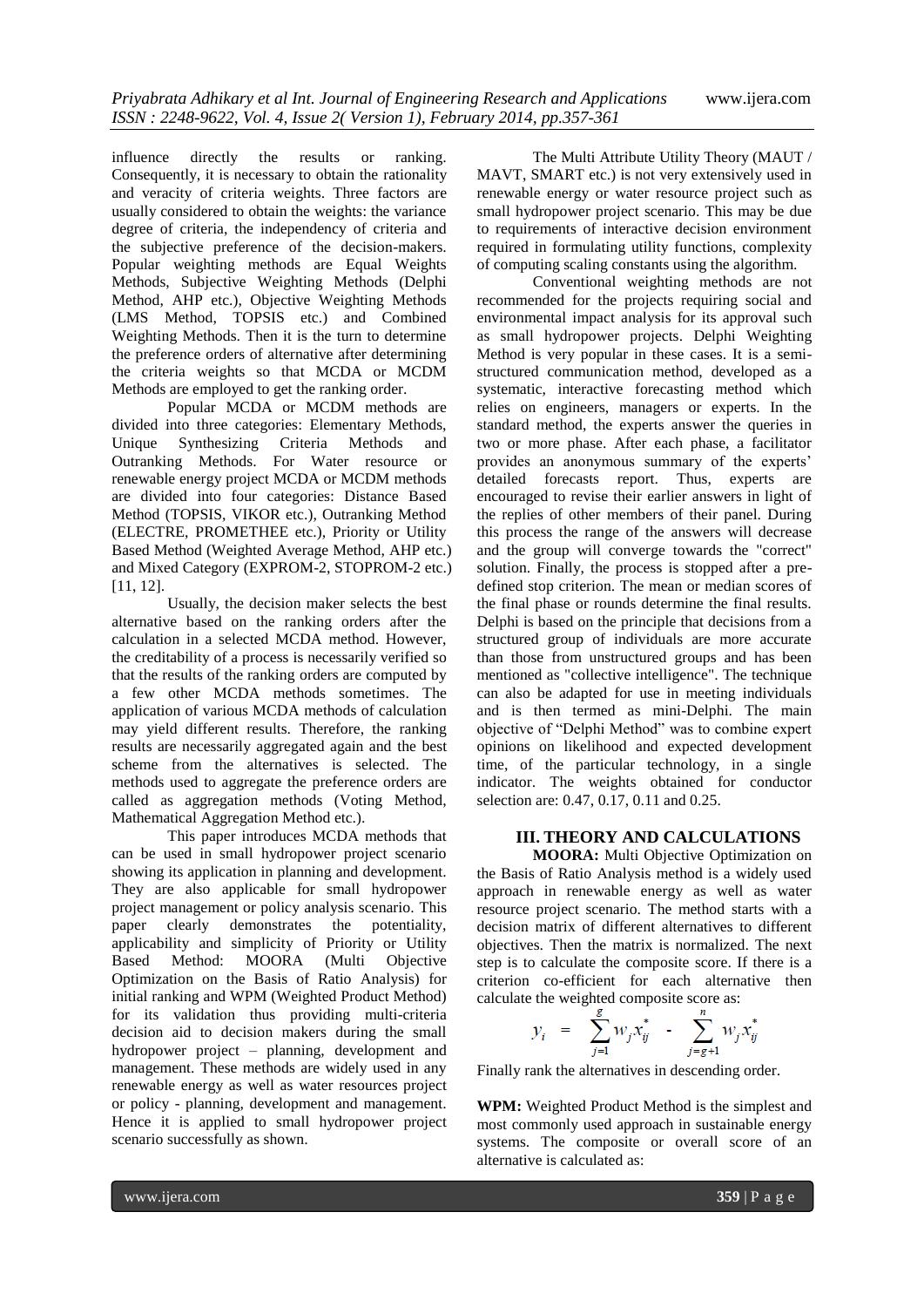$$
S_i = \prod_{j=1}^n x_{ij}^{w_j}, \quad i = 1, 2, \dots, m
$$

Then the resulting composite or overall scores for each alternative can be used to rank, screen, or choose an alternative. The best alternative is the one whose score is the maximum.

#### **IV. RESULT AND DISCUSSION**

The rankings are not significantly affected by the choice of the MCDA or MCDM methods employed. Here the transmission line conductor selection criteria are: Electrical property (F1), Mechanical property (F2), Thermal property (F3) and Chemical property (F4). Let A1 to A5 are the various alternatives of conductors.

|  |  | Table-1: Decision Matrix |  |
|--|--|--------------------------|--|
|--|--|--------------------------|--|

| <b>Decision Matrix</b> |         |                |                |       |
|------------------------|---------|----------------|----------------|-------|
|                        | F1      | F <sub>2</sub> | F <sub>3</sub> | F4    |
| A1                     | 120,000 | 60.000         | 0.400          | 5.000 |
| A2                     | 125.000 | 60.000         | 0.400          | 6.000 |
| AЗ                     | 75,000  | 68,000         | 0.130          | 6.000 |
| A <sub>4</sub>         | 50,000  | 50,000         | 1.000          | 6.000 |
| Ā5                     | 45.000  | 30.000         | 0.600          | 5.000 |

Table-2: Weighted Normalized Matrix

| <u>weighted Normalized Decision Matrix</u> |       |       |                |                |
|--------------------------------------------|-------|-------|----------------|----------------|
|                                            |       | F2    | F <sub>3</sub> | F <sub>4</sub> |
| A1                                         | 0.281 | 0.080 | 0.036          | 0.099          |
| A2                                         | 0.293 | 0.080 | 0.036          | 0.118          |
| A3                                         | 0.176 | 0.091 | 0.012          | 0.118          |
| A <sub>4</sub>                             | 0.117 | 0.067 | 0.090          | 0.118          |
| A <sub>5</sub>                             | 0.105 | 0.040 | 0.054          | 0.099          |

Exact commercial data are not publicly accessible, but given are generated data based on provided relations between various parameters which are very close to an actual small hydropower project data. It is observed that all these methods are quite capable to deal with both the cardinal or ordinal data and can provide the total ranking of the considered alternatives, although they have different mathematical treatments and operational approaches.

Table-3: MCDA Rank (MOORA)

| <b>Weighted Composite Score</b> |       |  |  |
|---------------------------------|-------|--|--|
| <b>MOORA Method - RANK</b>      |       |  |  |
| Α1                              | 0.424 |  |  |
| A2                              | 0.455 |  |  |
| A3                              | 0.373 |  |  |
| Α4                              | 0.259 |  |  |
| Δ5                              | 0.218 |  |  |

| <b>Overall Score</b>     |       |   |  |
|--------------------------|-------|---|--|
| <b>WPM Method - RANK</b> |       |   |  |
| Α1                       | 0.483 | 2 |  |
| A2                       | 0.515 |   |  |
| A3                       | 0.363 |   |  |
| A4                       | 0.362 |   |  |
| 15                       | 0.285 |   |  |

Here all methods give ranking order as A2- A1-A3-A4-A5. Moreover, the sensitivity analyses have been proved that all methods have provided very similar and stable rankings. Given the subjectivity of decision maker judgment, these results are satisfactory. So basically, all these MCDA methods whether they adopt preference function or weighted sum utility value, indicate how much an alternative is preferred to other alternatives. The minor discrepancy that may appear between the intermediate rankings obtained by different methods can be attributed to the difference in their mathematical and operational approaches to select the best alternative, the way of dealing with criteria weights in their calculations and introduction of additional parameters affecting the final ranking of the alternatives. In few cases where strong disagreement between these methods may occur, it is due to presence of mixed ordinal-cardinal data in the decision matrix. Thus, the focus would lie not on the selection of the most appropriate preference ranking method to be adopted, but on proper structuring of the decision problem considering relevant criteria and decision alternatives.

# **V. CONCLUSION**

Evaluating and selecting small hydropower project alternative is a complex analysis that can be defined as a multi-dimensional space of different indicators and objectives. The use of MCDM or MCDA techniques provides a reliable methodology to rank alternative renewable energy or water resources such as small hydropower products and projects in the presence of different objectives and limitations. Even with the large number of available MCDA methods, none of them is considered the best for all kinds of decision-making situations. Different methods often produce similar or different results even when applied to the same problem using same data due to various modelling methods. There is no better or worse method but only a technique that fits better in a certain situation. Thus, it can be said that although the mathematical and operational procedures of the considered preference ranking methods substantially differ from each other, but there are similarities in the concepts they use to reach the final evaluation and ranking of the alternatives in terms of overall utility or significance or preference rating.

#### **VI. ACKNOWLEDGEMENT:**

The authors declare that there is no conflict of interests.

#### **REFERENCE:**

[1] Adhikary,P., Roy,P.K., and Mazumdar,A.: Safe and efficient control of hydro power

www.ijera.com **360** | P a g e